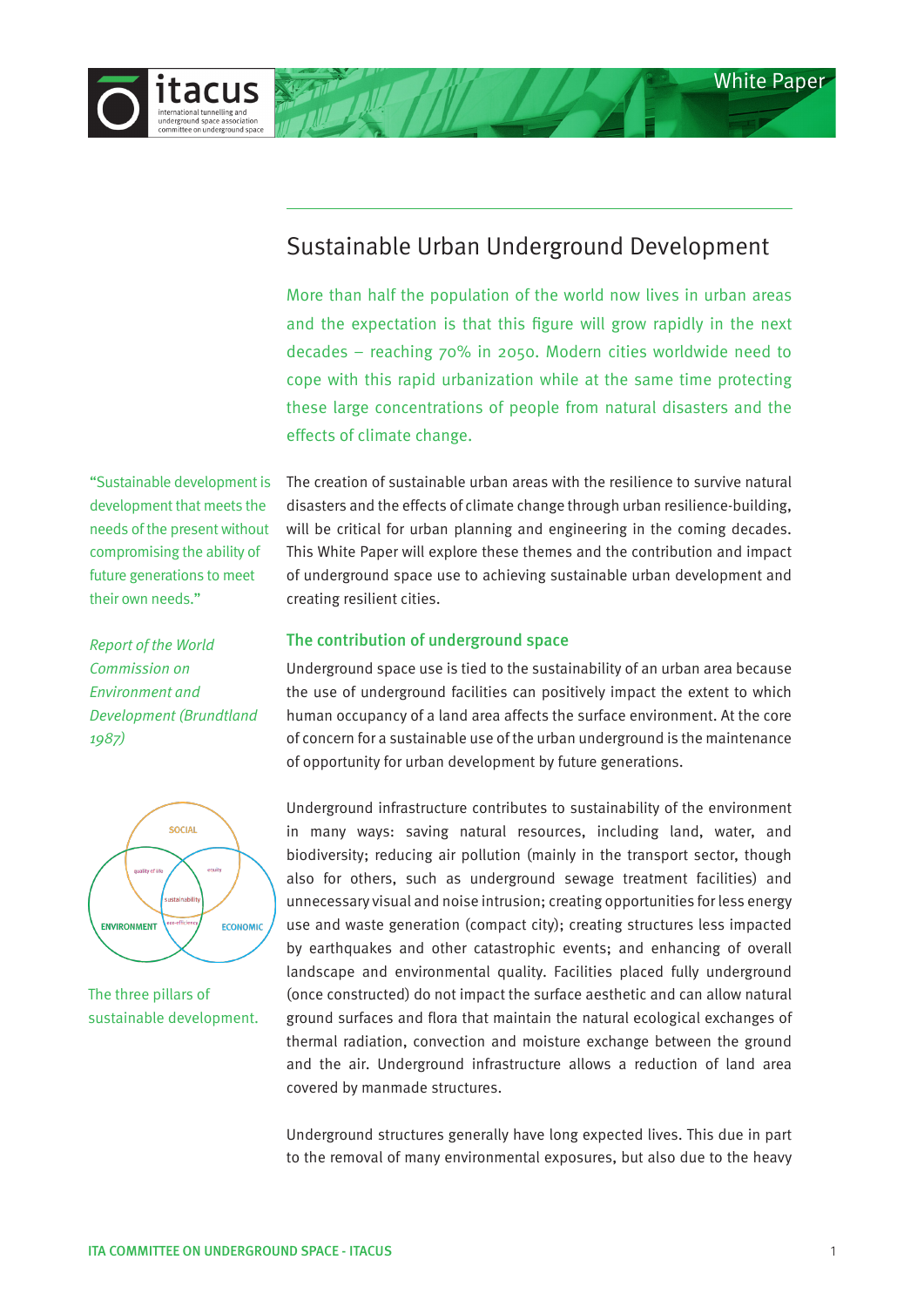structures that may be necessary to support ground pressures. These resilient structures are important for long-term sustainability. Underground structures typically provide excellent resistance to catastrophic events such as earthquakes, hurricanes, tornados, external fires, external blasts, radiation and other terroristic threats.

#### Coping with urban waste





Netherlands, Norway, China, ultimate "green roof." Urban waste collection through an underground vacuum network. Examples exist in Sweden, the and other countries.





Reusing inner city docks to bring a waste water treatment plant underground (Dokhaven, Rotterdam, the Netherlands).

The use of underground facilities can alter the basis for economic growth in an urban area by providing better transportation and utility infrastructure that would be impossible to construct on the surface. In urban areas extensively developed underground infrastructure creates an independent spatial layer of communication and services, including critical facilities that enhance a city's coherence and resilience. Likewise, the use of underground facilities can avoid detrimental impacts to the social structure of an urban area when a major surface or elevated infrastructure project dissects existing neighbourhoods.

Underground infrastructure development can also positively contribute to climate change mitigation by providing energy efficient facilities and enabling higher living standards in compact urban areas. If a certain area of a city is not compact enough to provide different services within walking distance then transportation needs and, usually, automobile usage rises.

In simple terms, underground facilities can be thought of as providing the

### The impact of underground space

Underground space is an environmental entity and a natural resource in its own right and can be damaged or changed by human activities within the underground. In this respect, it must be stressed that underground facilities, to a much greater extent than surface facilities, represent structures that cannot be returned to their pre-construction condition. Therefore, underground space use must be planned in a sustainable manner also.

## *The underground environment*

Four basic elements constitute the underground environment as a resource: space, materials, water, and energy. The figure on the next page, illustrates the sustainable implications of the underground resources.

Space in an urban area becomes an increasingly valuable commodity as a city grows. Only the uppermost layers of the underground can be considered as useful for urban space applications. Most utility and pedestrian functions compete for space in the upper 5-10 m below surface. But some transit and deep utilities may extend to the 50-75 m depth range. Important aspects of materials in the underground environment include the soil/rock fabric within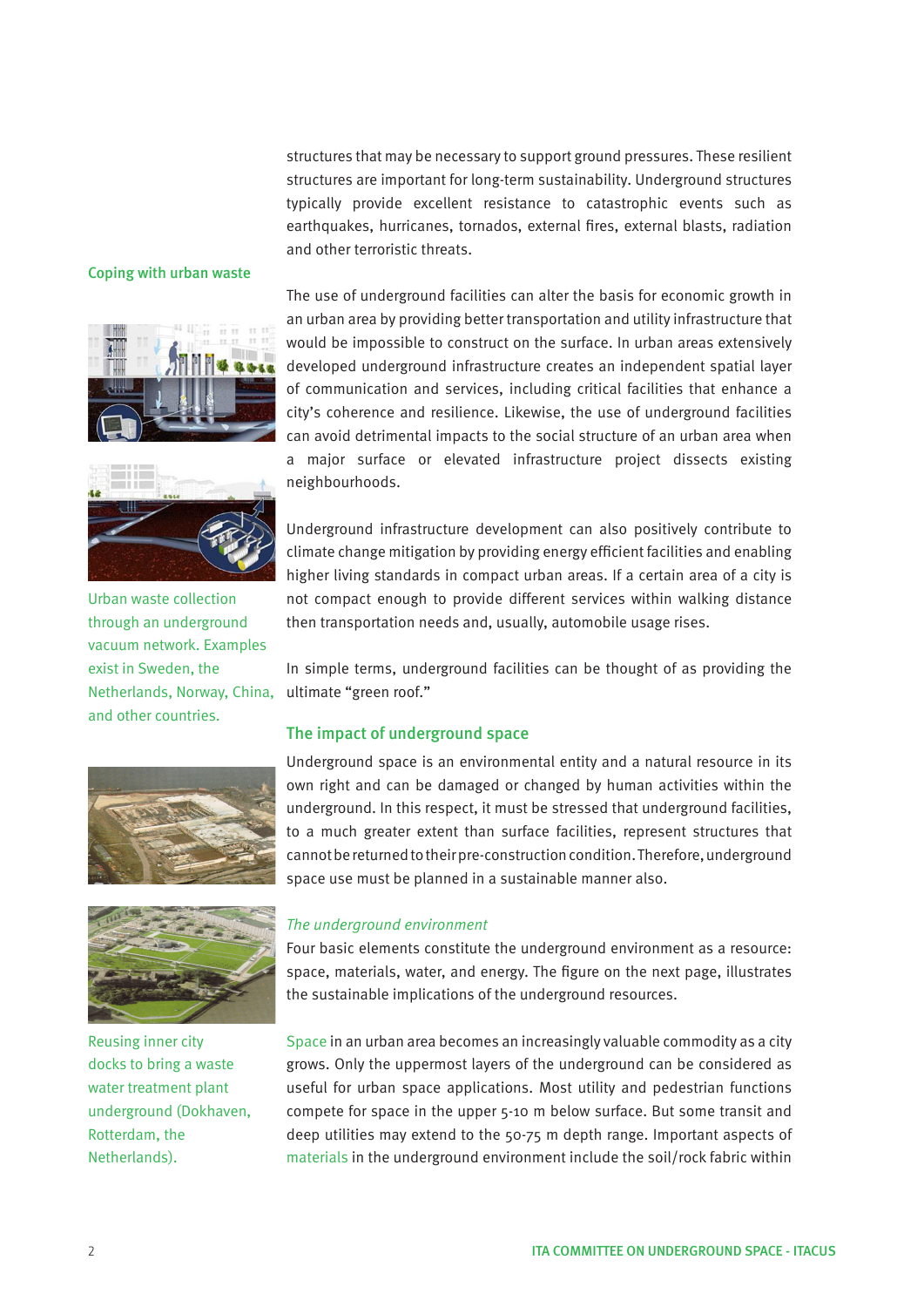which excavation must occur, groundwater is held, and structures are constructed; useful resources/minerals that can be extracted; and hazardous materials (natural or manmade) that need to remain isolated. Groundwater is an important natural resource of the underground that is connected to the local and global hydrological cycle and may be important within an urban area as a water supply resource. Changes in groundwater conditions may also affect surface structures. Energy as an underground resource category includes geothermal resources that can be accessed by active heat exchange with the ground using mechanical systems, as well as the naturally low heat exchange of an underground facility with the surrounding ground.



Renewable and non-renewable underground resources (after Bobylev 2009)

#### *Towards sustainable use of underground space*

The resource represented by the underground has generally been undervalued by society and the result has led to a lack of effective planning for the increasing uses that develop over time in growing cities.

Efficient and sustainable use of the underground is often significantly Heat and cold storage hampered by the first-come, first-served nature of prior underground uses. schemes are now Many uses of the shallow underground develop over time as a city grows. extensively being used in Such uses include building foundations and basements and the extensive China. They are a prime network of cables, pipes and tunnels that carry utility and transportation example of sustainable services. While normally treated as individual project choices, the design development by reducing decisions for these facilities affect the ability to use underground space for the carbon footprint through future needs.



using the inherent qualities of the underground.